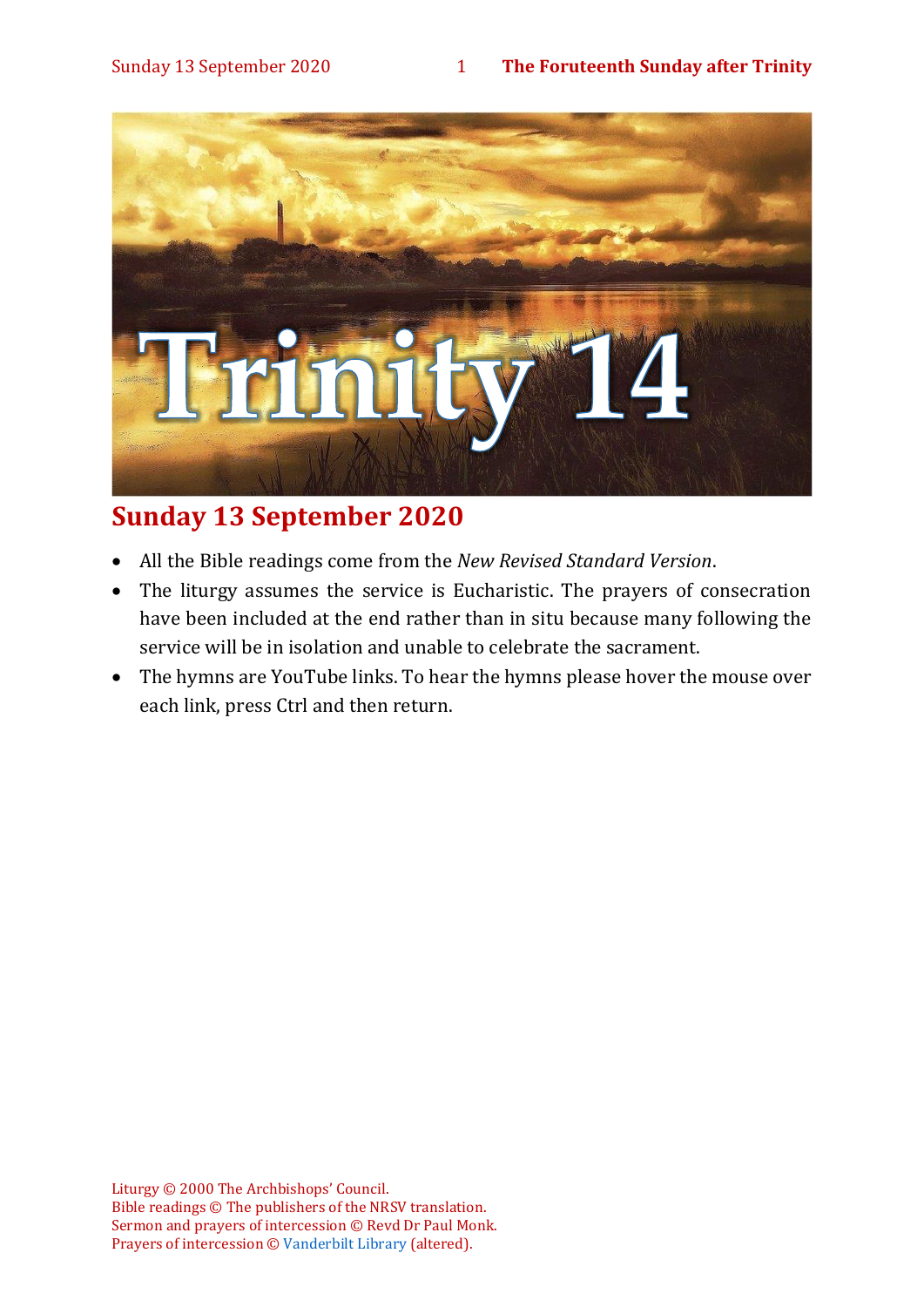## **Introduction and welcome**

HYMN 1 **[Christ triumphant ever reigning](https://youtu.be/N5Xz9V-6JPA)** (click on this link to hear the hymn)

## **The Welcome**

In the name of the Father, and of the Son, and of the Holy Spirit

All **Amen.**

The Lord be with you

All **And also with you.**

## **The Preparation**

All **Almighty God,**

**to whom all hearts are open, all desires known, and from whom no secrets are hidden: cleanse the thoughts of our hearts by the inspiration of your Holy Spirit, that we may perfectly love you, and worthily magnify your holy name; through Christ our Lord. Amen.**

Our Lord Jesus Christ said:

The first commandment is this: 'Hear, O Israel, the Lord our God is the only Lord. You shall love the Lord your God with all your heart, with all your soul, with all your mind, and with all your strength.'

And the second is this: 'Love your neighbour as yourself.'

There is no other commandment greater than these.

On these two commandments hang all the law and the prophets.

#### All **Amen. Lord, have mercy.**

God so loved the world that he gave his only Son Jesus Christ to save us from our sins, to be our advocate in heaven, and to bring us to eternal life. Therefore, let us confess our sins in penitence and faith, firmly resolved to keep God's commandments and to live in love and peace with all.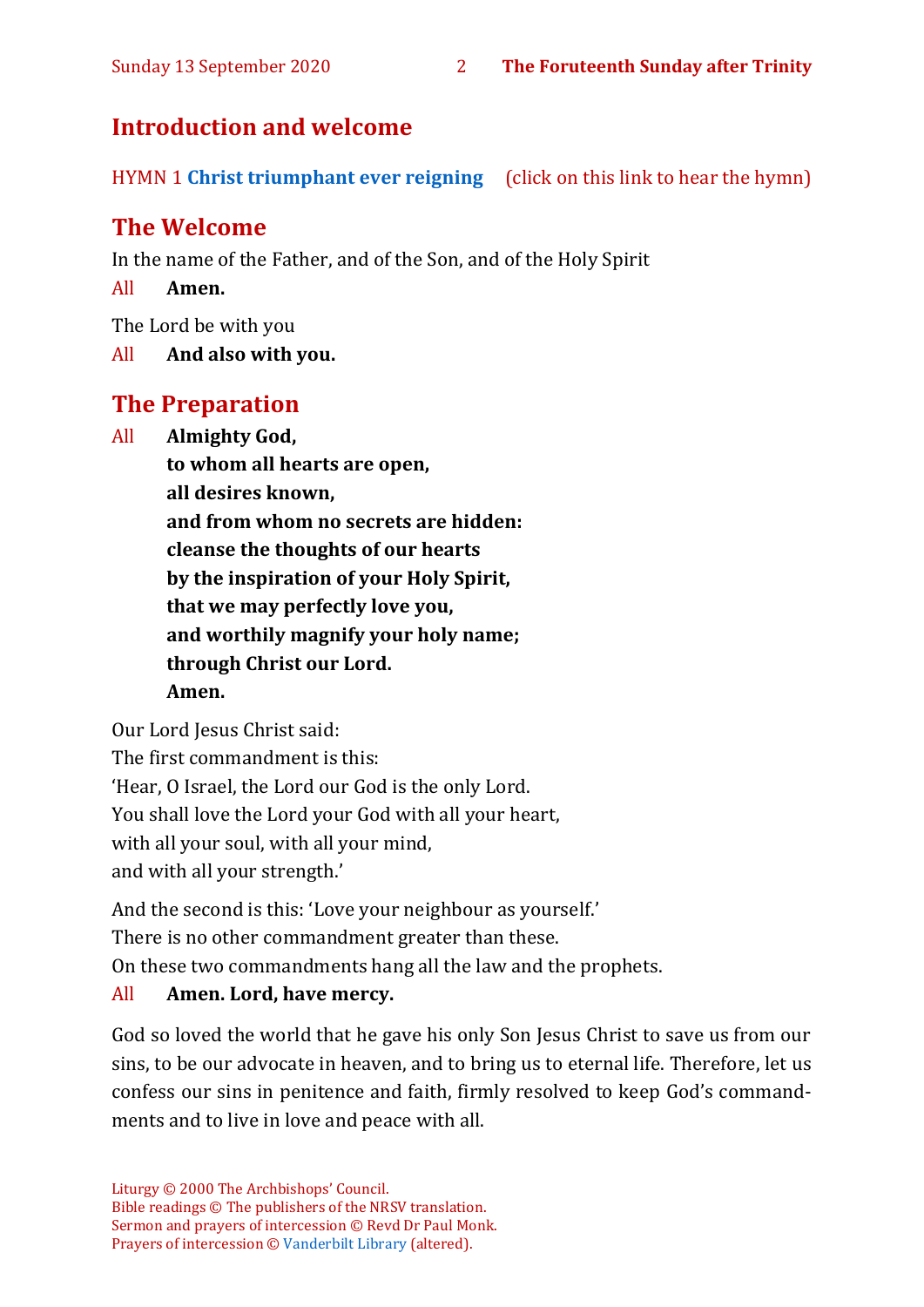All **Almighty God, our heavenly Father, we have sinned against you and against our neighbour in thought and word and deed, through negligence, through weakness, through our own deliberate fault. We are truly sorry and repent of all our sins. For the sake of your Son Jesus Christ, who died for us, forgive us all that is past and grant that we may serve you in newness of life to the glory of your name. Amen.**

Almighty God,

who forgives all who truly repent, have mercy upon you, pardon and deliver you from all your sins, confirm and strengthen you in all goodness, and keep you in life eternal; through Jesus Christ our Lord. All **Amen.**

## **The Gloria**

Click **[here](about:blank)** for the tune if this version of the Gloria ('Cwm Rhondda').

All **Glory be to God in Heaven, Songs of joy and peace we bring, Thankful hearts and voices raising, To creation's Lord we sing. Lord we thank you, Lord we praise you, Glory be to God our King: Glory be to God our King.**

> **Lamb of God, who on our shoulders, Bore the load of this world's sin; Only Son of God the Father, You have brought us peace within. Lord, have mercy, Christ have mercy,**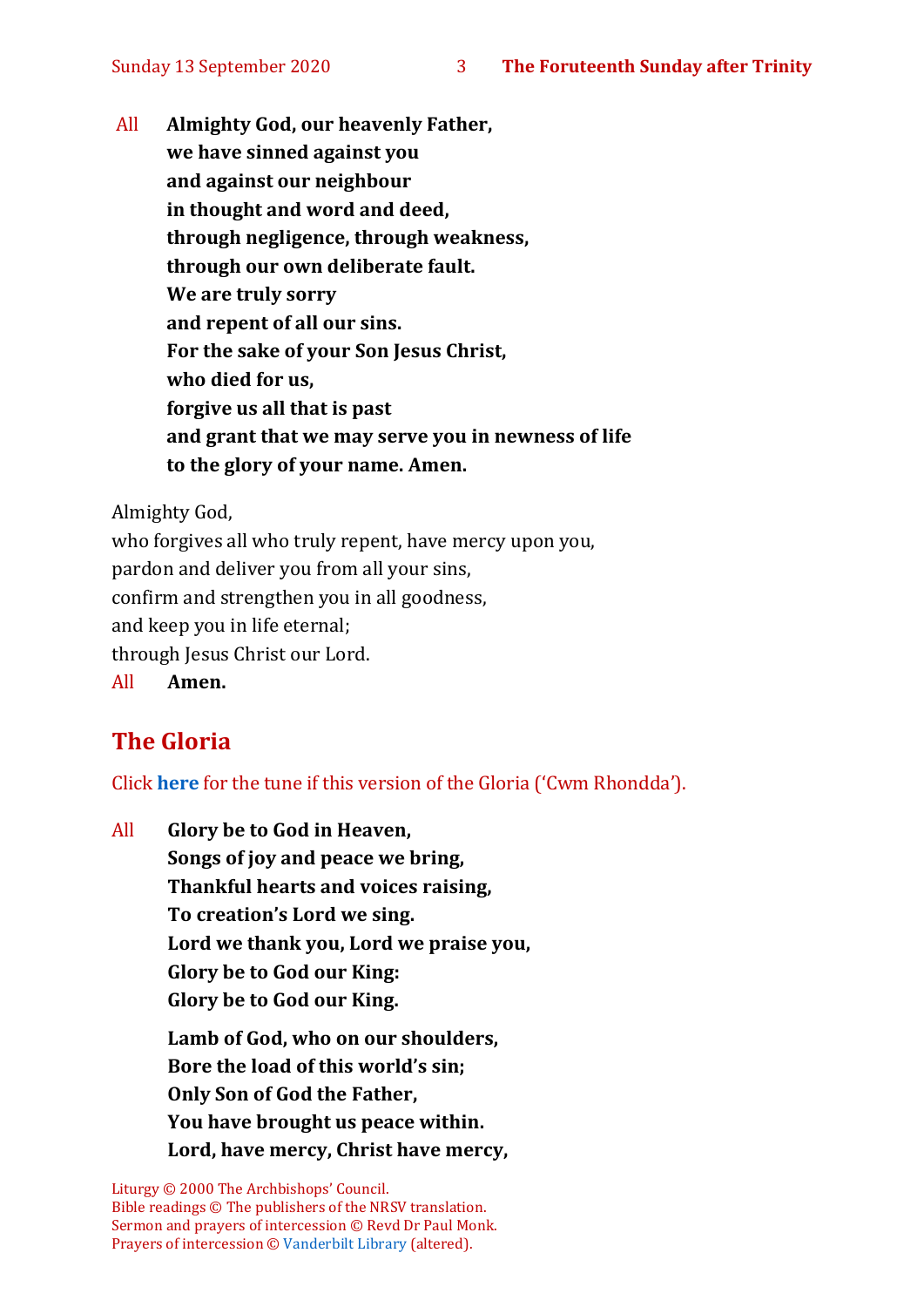**Now your glorious reign begin: Now your glorious reign begin.**

**You O Son of God are Holy, You we praise with one accord. None in heav'n or earth is like you, Only you are Christ the Lord. With the Father and the Spirit, Ever worshipped and adored: Ever worshipped and adored.**

#### **The Collect for the Fourteenth Sunday after Trinity**

Merciful God, your Son came to save us and bore our sins on the cross: may we trust in your mercy and know your love, rejoicing in the righteousness that is ours through Jesus Christ our Lord. All **Amen.**

## **First reading**

A reading from the Book of Moses called Genesis

When Joseph's brothers saw that their father was dead, they said, 'What if Joseph holds a grudge against us and pays us back for all the wrongs we did to him?' So they sent word to Joseph, saying, 'Your father left these instructions before he died:"This is what you are to say to Joseph: I ask you to forgive your brothers the sins and the wrongs they committed in treating you so badly." Now please forgive the sins of the servants of the God of your father.'

When their message came to him, Joseph wept. His brothers then came and threw themselves down before him. 'We are your slaves,' they said. But Joseph said to them, 'Don't be afraid. Am I in the place of God? You intended to harm me, but God intended it for good to accomplish what is now being done, the saving of many lives. So then, don't be afraid. I will provide for you and your children.' And he reassured them and spoke kindly to them. *Genesis 50:15–21*

This is the Word of the Lord

#### All **Thanks be to God.**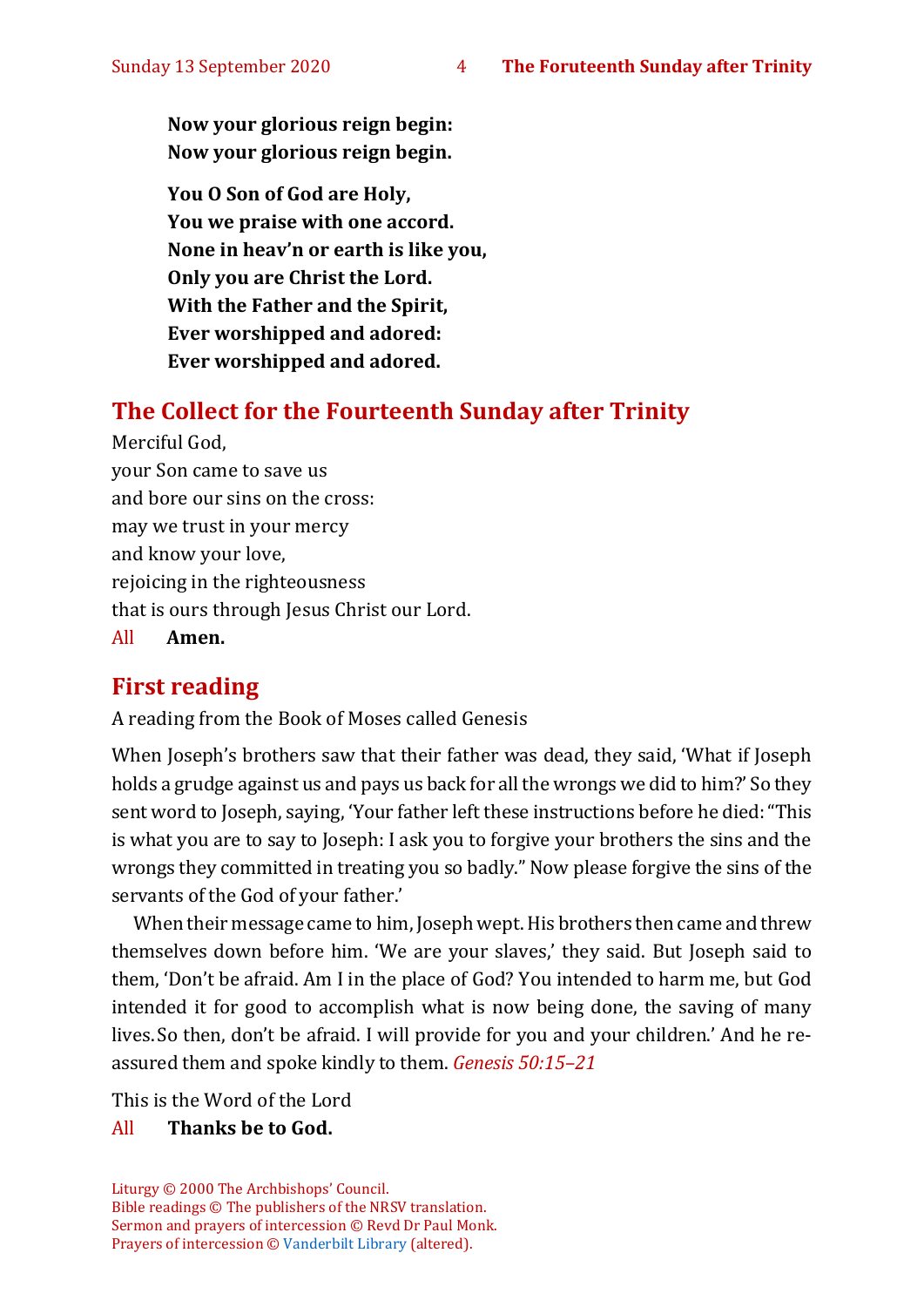## **Second reading**

A reading from St Paul's Letter to the Romans

Welcome those who are weak in faith, but not for the purpose of quarrelling over opinions. Some believe in eating anything, while the weak eat only vegetables. Those who eat must not despise those who abstain, and those who abstain must not pass judgement on those who eat; for God has welcomed them. Who are you to pass judgement on servants of another? It is before their own lord that they stand or fall. And they will be upheld, for the Lord is able to make them stand.

Some judge one day to be better than another, while others judge all days to be alike. Let all be fully convinced in their own minds. Those who observe the day, observe it in honour of the Lord. Also those who eat, eat in honour of the Lord, since they give thanks to God; while those who abstain, abstain in honour of the Lord and give thanks to God.

We do not live to ourselves, and we do not die to ourselves. If we live, we live to the Lord, and if we die, we die to the Lord; so then, whether we live or whether we die, we are the Lord's. For to this end Christ died and lived again, so that he might be Lord of both the dead and the living.

Why do you pass judgement on your brother or sister? Or you, why do you despise your brother or sister? For we will all stand before the judgement seat of God. For it is written,

'As I live, says the Lord, every knee shall bow to me,

and every tongue shall give praise to God.'

So then, each of us will be accountable to God. *Romans 14:1–12*

This is the Word of the Lord

All **Thanks be to God.**

HYMN 2 **[God forgave my sin in Jesus' name](https://www.youtube.com/watch?v=mo3MGpcBC5M)** (click on this link to hear the hymn)

## **Gospel reading**

Hear the Gospel of our Lord Jesus Christ according to Matthew

#### All **Glory to you O Lord.**

Peter said to Jesus, 'Lord, if another member of the Church sins against me, how often should I forgive? As many as seven times?' Jesus said to him, 'Not seven times, but, I tell you, seventy-seven times.

'For this reason the kingdom of heaven may be compared to a king who wished to settle accounts with his slaves. When he began the reckoning, one who owed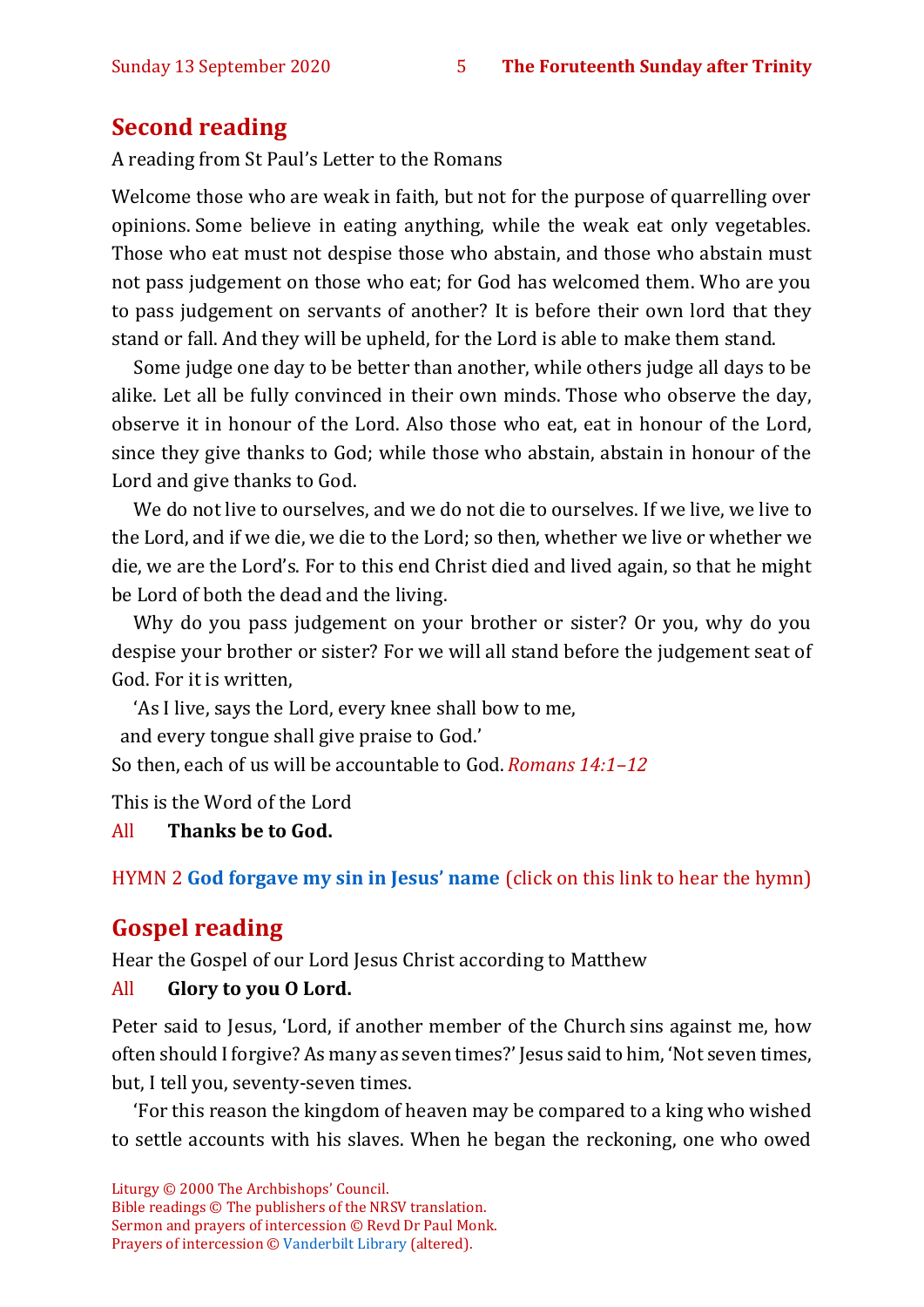him ten thousand talents was brought to him; and, as he could not pay, his lord ordered him to be sold, together with his wife and children and all his possessions, and payment to be made. So the slave fell on his knees before him, saying, "Have patience with me, and I will pay you everything." And out of pity for him, the lord of that slave released him and forgave him the debt. But that same slave, as he went out, came upon one of his fellow-slaves who owed him a hundred denarii; and seizing him by the throat, he said, "Pay what you owe." Then his fellow-slave fell down and pleaded with him, "Have patience with me, and I will pay you." But he refused; then he went and threw him into prison until he should pay the debt.

When his fellow-slaves saw what had happened, they were greatly distressed, and they went and reported to their lord all that had taken place. Then his lord summoned him and said to him, "You wicked slave! I forgave you all that debt because you pleaded with me. Should you not have had mercy on your fellow-slave, as I had mercy on you?" And in anger his lord handed him over to be tortured until he should pay his entire debt. So my heavenly Father will also do to every one of you, if you do not forgive your brother or sister from your heart.' *Matthew 18:21–35*

This is the Gospel of the Lord

All **Praise to you O Christ.** 

## **Sermon**

It's amazing how rarely Jesus spoke about the Church. To Jesus the word 'Church' never meant a building or an institution. He first mentions the word quite late in the Gospels, in [Matthew 16:13](https://www.biblegateway.com/passage/?search=Matthew+16%3A13-20+&version=NRSVA)–20, when referring to people who recognised Him as Messiah and Lord. Thereafter the word 'Church' only occurs three times and always in the context of forgiveness and purity [\(Matthew 18:15](https://www.biblegateway.com/passage/?search=Matthew+18%3A15%E2%80%9321&version=NRSVA)–21). It's in this latter portion of last week's Gospel reading that we find the Bible's best definition of a Church, when Jesus says, 'Where two or three are gathered in my name, there I am in their midst.' Jesus invite us to think like him of the Church as a collection of people who come together in such a way that he can join them.

Jesus used a shorthand phrase to suggest such groups of people as they act toward this common goal. He called it 'the Kingdom'. He uses the phrase to define the group in terms of its common goal. He calls it 'building the Kingdom of God'.

Creating this Kingdom was central to Jesus' plan for the world. That's why he made it the first petition in the prayer he taught his disciples: when we pray the Lord's Prayer, we plead, 'Your Kingdom come'.

The concept of the Kingdom occurs in both the Old and New Testaments though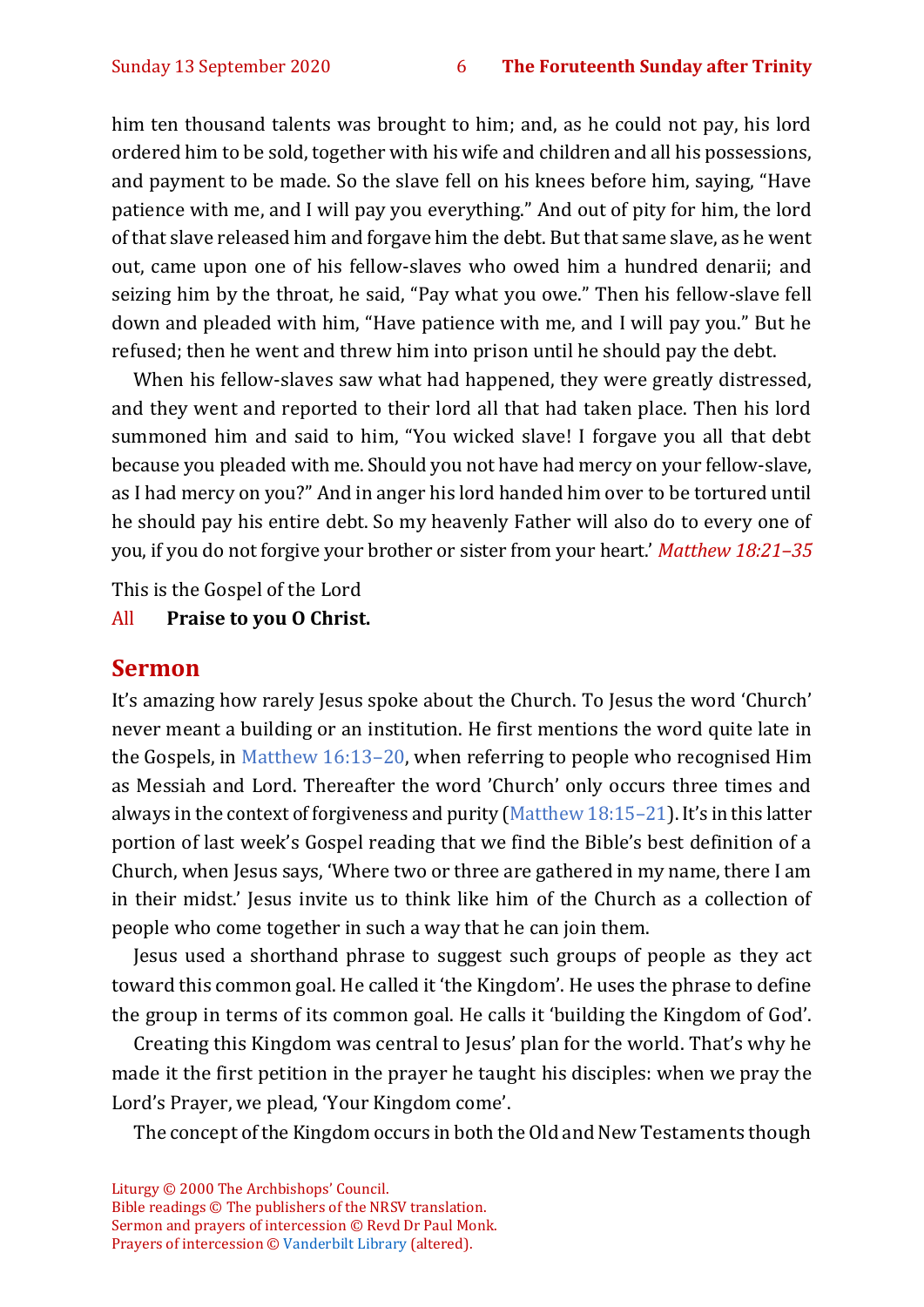vastly more often in the New Testament. Jesus didn't use the phrase in a static sense to mean an area or territory under the rule of a king or ruler. Rather, it's the dynamic rule or reign of that king. As a result, in most instances we could maybe translate 'kingdom of God' as the 'rule of God.'

Jesus seems to have used two phrases almost interchange both 'Kingdom of God' and 'Kingdom Of Heaven'. Jesus used both very often—162 times in all—and mainly in the first three Gospels. This high frequency suggests the Kingdom was his overwhelming passion.

When Jesus spoke about the Kingdom, he meant the spiritual realm over which God's rule is respected. The Kingdom becomes the fulfilment on earth of God's will. So when Jesus tells us to work and pray for the Kingdom, He wants us to seek God's help in bringing heaven to earth. Praying and working for the Kingdom means asking for God to rule over *our* lives. We're giving God leave to take charge *of us*.

And that's why Jesus said, 'The kingdom of God is within you' ([Luke 17:21\)](https://www.biblegateway.com/passage/?search=Luke+17%3A20-21&version=NRSVA). He means that the kingdom of God occurs when we place ourselves under the lordship of God: He is in control of our lives. The Kingdom is therefore not a matter of rules or regulations but the inner working of God the Holy Spirit deep inside our soul.

But it's often difficult to know when God is indeed prompting us. That's one of the reasons why Christians often prefer to work together when they seek the Kingdom. Jesus calls that group of Christians a 'Church'. That's why in [Matthew 18:15](https://www.biblegateway.com/passage/?search=Matthew+18%3A15%E2%80%9321&version=NRSVA)– [21](https://www.biblegateway.com/passage/?search=Matthew+18%3A15%E2%80%9321&version=NRSVA) he frames the discussion in terms of forgiveness and a Church. Sin is the most likely reason why a Church gets distracted and stops working for the Kingdom. This short passage therefore instructs Church members to seek unity through holiness.

That unity is essential if the Church is to be effective as it seeks the Kingdom of God. That's why we are to forgive so very often. Even human sinfulness can't be allowed to stop the building of the Kingdom.

God made the world 'and it was good (Genesis 1). He wants it to become good again. To do so, it must submit to God. The group charged with catalysing that reinstatement is the Church. We have work to do!

#### **The Creed**

Do you believe and trust in God the Father, the source of all being and life, the one for whom we exist?

#### All **We believe and trust in him.**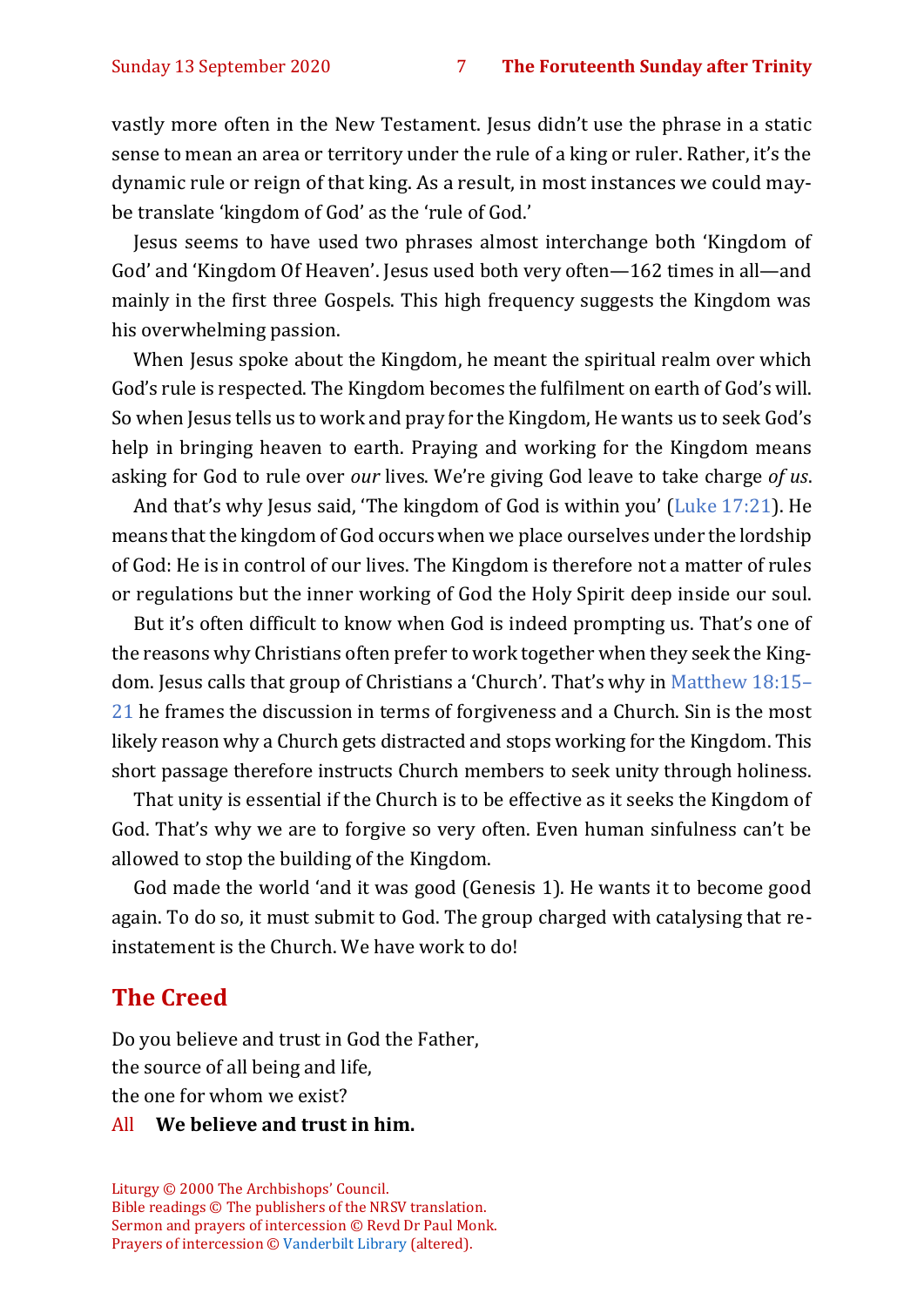Do you believe and trust in God the Son, who took our human nature, died for us and rose again? All **We believe and trust in him.**

## Do you believe and trust in God the Holy Spirit, who gives life to the people of God and makes Christ known in the world?

#### All **We believe and trust in him.**

This is the faith of the Church.

All **This is our faith. We believe and trust in one God, Father, Son and Holy Spirit. Amen.**

## **Prayers of intercession**

God of power: hear our prayers and through the ministry of your Son free us from the grip of the tomb, that we may desire you as the fullness of life and proclaim your saving deeds to all the world.

Lord in your mercy

#### All **Hear our prayer.**

Move us to praise your gracious will, for in Christ Jesus you have saved us from the deeds of death and opened for us the hidden ways of your love.

Lord in your mercy

#### All **Hear our prayer.**

Hear our prayers that we may love you with our whole being and willingly share the concerns of our neighbors.

Lord in your mercy

#### All **Hear our prayer.**

Holy One: hear our prayers and make us faithful stewards of the fragile bounty of this earth so that we may be entrusted with the riches of heaven.

Lord in your mercy

#### All **Hear our prayer.**

Loving God: open our ears to hear your word and draw us closer to you, that the whole world may be one with you as you are one with us in Jesus Christ our Lord. Lord in your mercy

#### All **Hear our prayer.**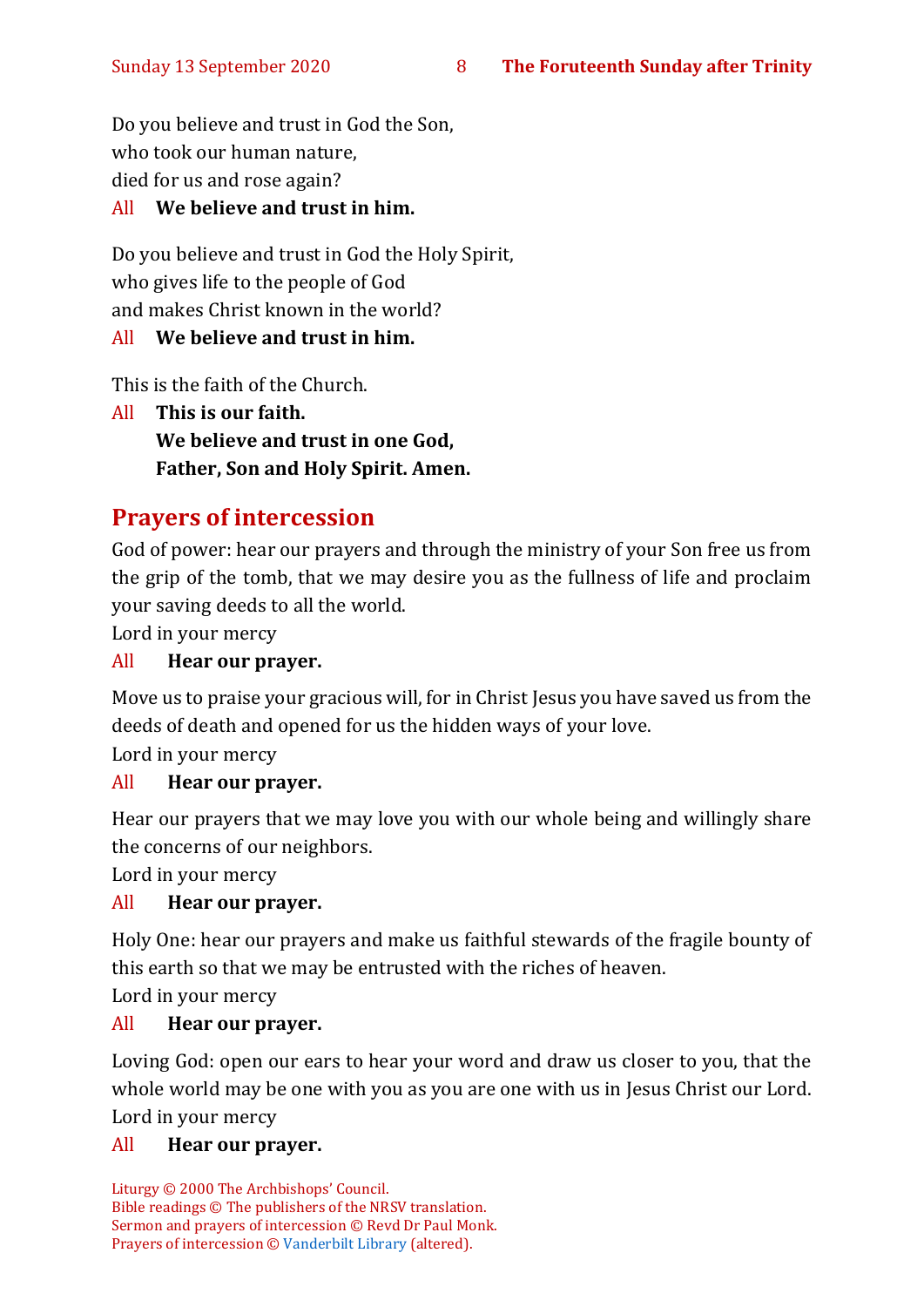Life-giving God: heal our lives, that we may acknowledge your wonderful deeds and offer you thanks from generation to generation through Jesus Christ our Lord. Lord in your mercy

#### All **Hear our prayer.**

Redeeming Sustainer: visit your people and pour out your strength and courage upon us, that we may hurry to make you welcome not only in our concern for others, but by serving them generously and faithfully in your name.

Lord in your mercy

#### All **Hear our prayer.**

Merciful Father,

All **accept these prayers for the sake of your Son, our Saviour Jesus Christ. Amen.**

## **The peace**

The fruit of the Spirit is love, joy and peace.

The peace of the Lord be always with you,

All **And also with you. Alleluia!**

HYMN 3 **[Ave verum corpus](https://www.youtube.com/watch?v=k2OQG-4sMPQ)** by William Byrd (click on this link to hear the hymn)

The liturgy of the Communion Service appears below

# The Dismissal

The Lord bless you and keep you. The Lord make his face to shine upon you and be gracious to you. The Lord lift up the light of his countenance upon you and give you his peace; and the blessing of God the Almighty: Father, Son, and Holy Spirit, be with you now and remain with you always. All **Amen.**

#### HYMN 4 **[When I survey the wondrous Cross](https://www.youtube.com/watch?v=kimLXNhzZMA)** (click on this link to hear the hymn)

Go in peace to love and serve the Lord.

#### All **In the name of Christ. Amen.**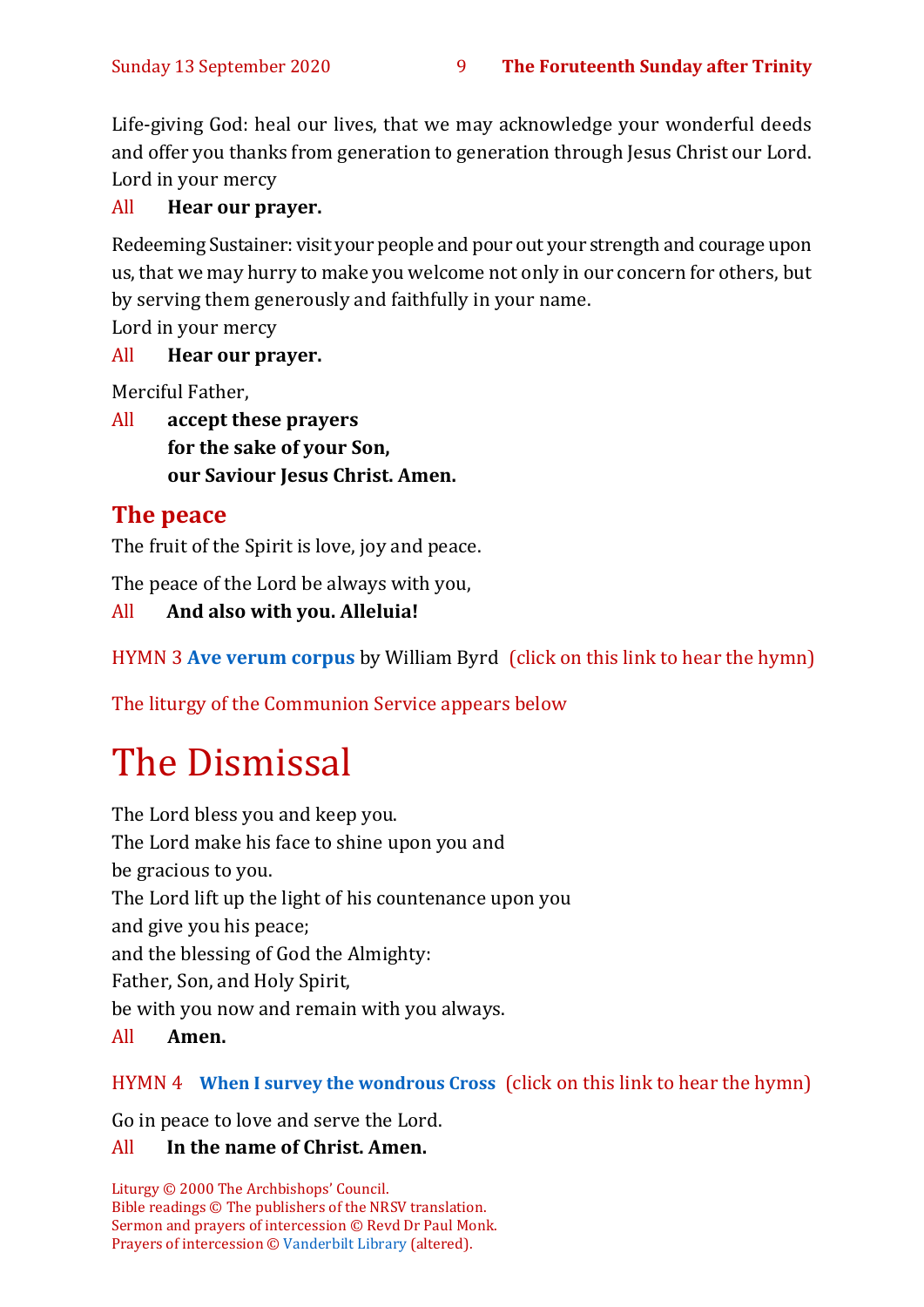## The Liturgy of the Sacrament

## Eucharistic Prayer (prayer E)

The Lord be with you

#### All **and also with you.**

Lift up your hearts.

#### All **We lift them to the Lord.**

Let us give thanks to the Lord our God.

#### All **It is right to give thanks and praise.**

Father, you made the world and love your creation. You gave your Son Jesus Christ to be our Saviour. His dying and rising have set us free from sin and death. And so we gladly thank you, with saints and angels praising you, and saying,

All **Holy, holy, holy Lord, God of power and might, heaven and earth are full of your glory. Hosanna in the highest. Blessed is he who comes in the name of the Lord. Hosanna in the highest.**

We praise and bless you, loving Father, through Jesus Christ, our Lord; and as we obey his command, send your Holy Spirit, that broken bread and wine outpoured may be for us the body and blood of your dear Son.

On the night before he died he had supper with his friends and, taking bread, he praised you. He broke the bread, gave it to them and said: Take, eat; this is my body which is given for you; do this in remembrance of me.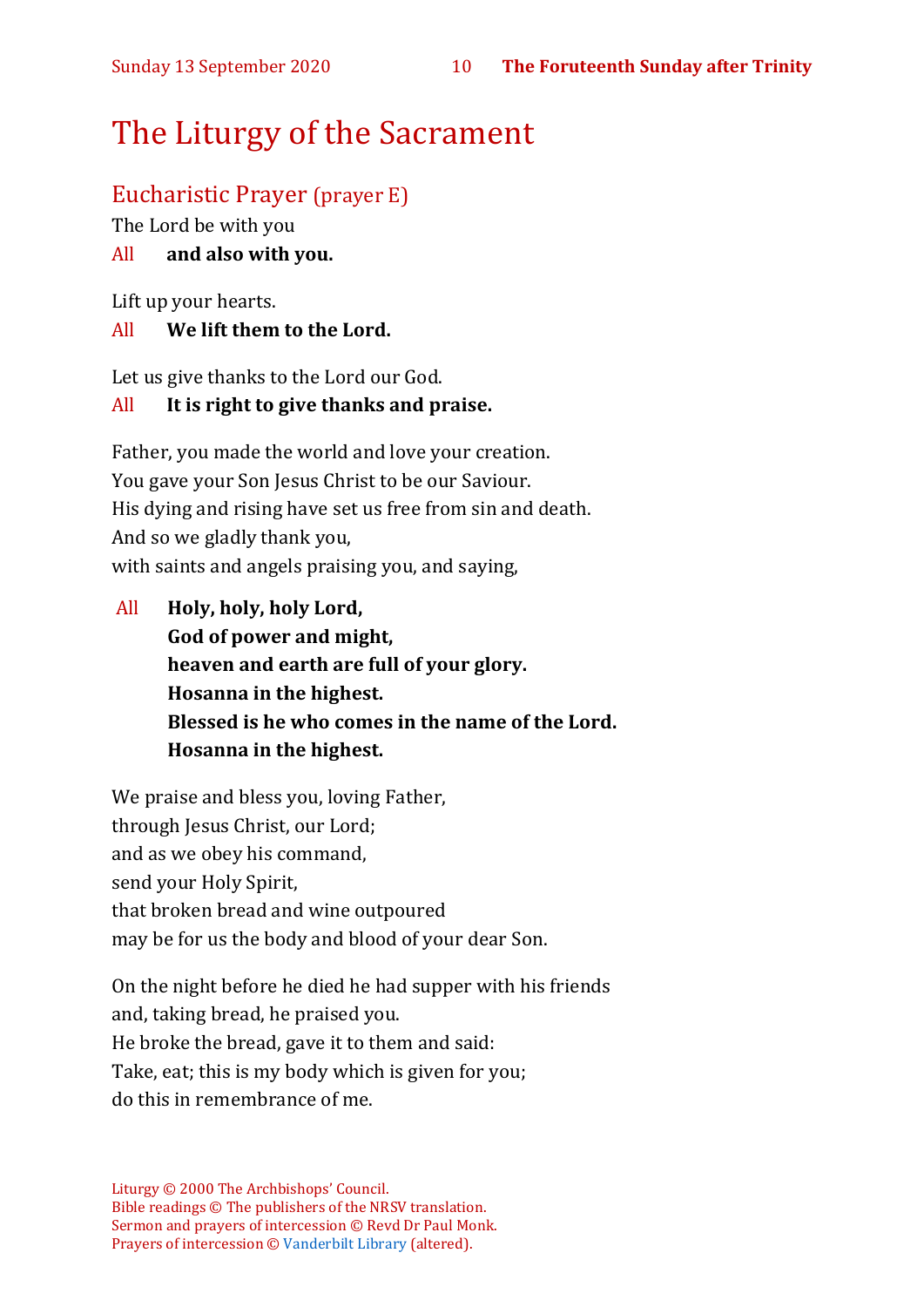When supper was ended he took the cup of wine. Again he praised you, gave it to them and said: Drink this, all of you; this is my blood of the new covenant, which is shed for you and for many for the forgiveness of sins. Do this, as often as you drink it, in remembrance of me.

So, Father, we remember all that Jesus did, in him we plead with confidence his sacrifice made once for all upon the cross.

Bringing before you the bread of life and cup of salvation, we proclaim his death and resurrection until he comes in glory.

Great is the mystery of faith:

All **Christ has died. Christ is risen. Christ will come again.**

Lord of all life, help us to work together for that day when your kingdom comes and justice and mercy will be seen in all the earth.

Look with favour on your people, gather us in your loving arms and bring us with all the saints to feast at your table in heaven.

Through Christ, and with Christ, and in Christ, in the unity of the Holy Spirit, all honour and glory are yours, O loving Father, for ever and ever.

#### All **Amen.**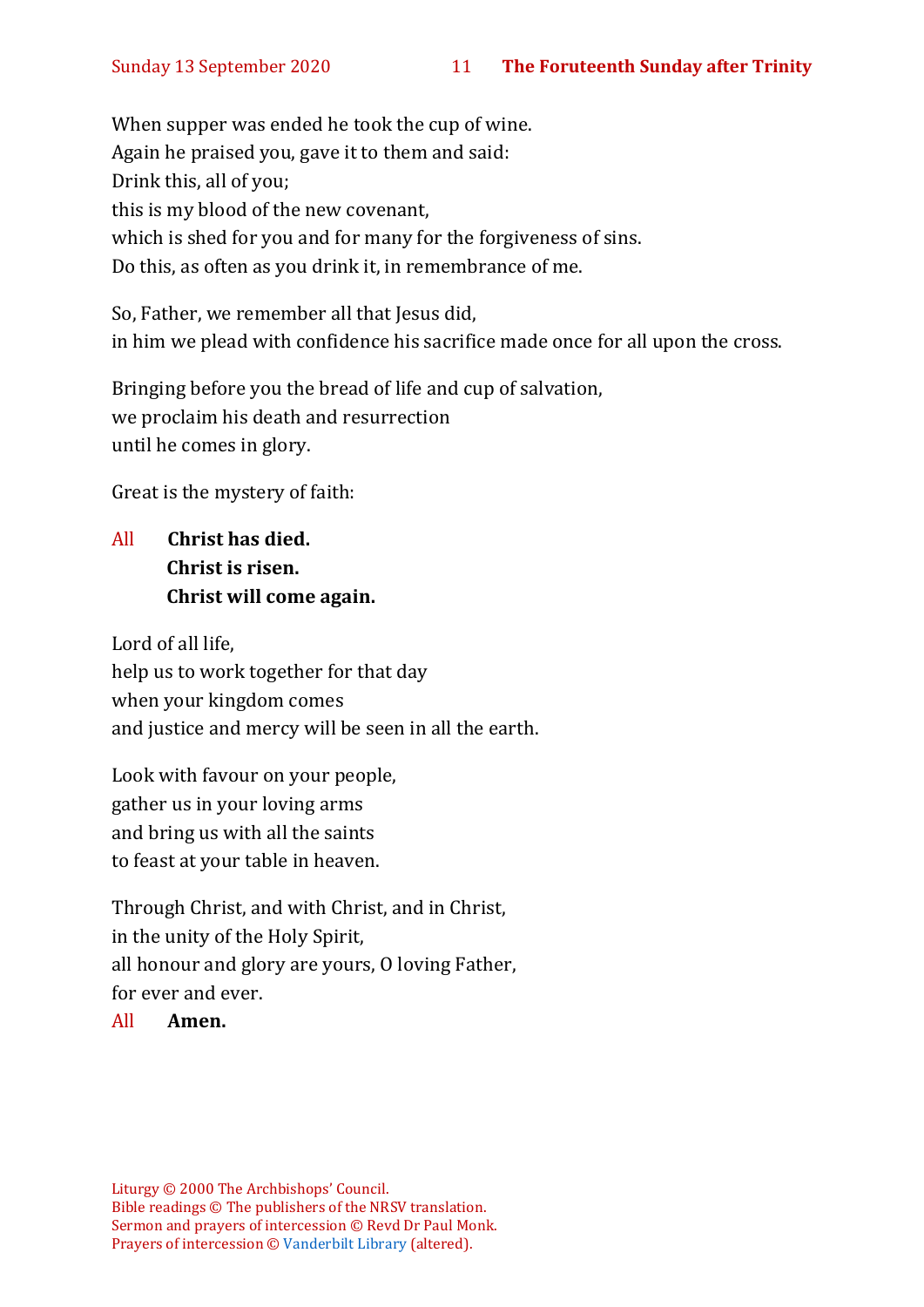## The Lord's Prayer

As our Saviour taught us, so we pray

All **Our Father in heaven, hallowed be your name, your kingdom come, your will be done, on earth as in heaven. Give us today our daily bread. Forgive us our sins as we forgive those who sin against us. Lead us not into temptation but deliver us from evil. For the kingdom, the power,** 

**and the glory are yours now and for ever. Amen.**

## Breaking of the Bread

We break this bread to share in the body of Christ.

- All **Though we are many, we are one body, because we all share in one bread.**
- All **Lamb of God,**

**you take away the sin of the world, have mercy on us.**

**Lamb of God, you take away the sin of the world, have mercy on us.**

**Lamb of God, you take away the sin of the world, grant us peace.**

Draw near with faith. Receive the body of our Lord Jesus Christ which he gave for you, and his blood which he shed for you. Eat and drink in remembrance that he died for you,